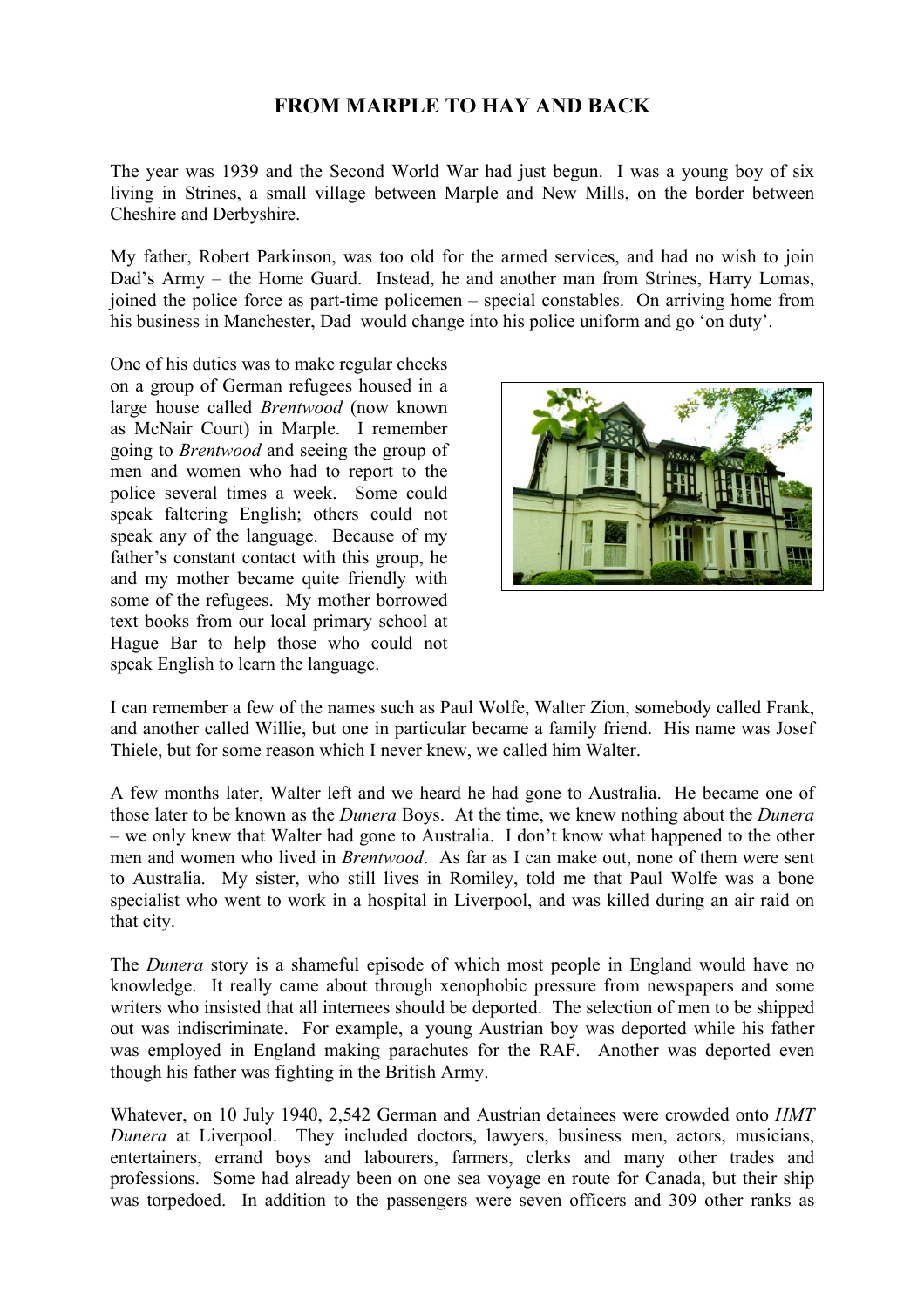guards, the ship's crew, 200 Italian fascists, and 251 German prisoners. All aboard a ship which, as a troop carrier, had a maximum capacity of 1,600 including the crew. Many of the prisoners were Nazi sympathizers. It was an unholy mix, made worse by the massive overcrowding. The guards were a motley mix of soldiers recruited from the Pioneer Corps and reservists from various regiments.

The *Dunera* was to have been the first of three ships to transport detainees to Australia and New Zealand. In the event, it was the only ship to leave – the other two never left England.



As passengers embarked on the *Dunera*, their possessions were taken and thrown into a heap on the dockside. Pilfering by the soldiers was rife even before the journey started. One soldier tried to pocket a small box of jewels taken from one of the men. An officer was called, and he said he would look after them – they were never seen again. The 'guards' were nothing better than looters and this went on in front of officers, even with participation by the officers.

The ship was an overcrowded Hell-hole. Hammocks almost touched, many men had to sleep on the floor or on tables. There was only one piece of soap for twenty men, and one towel for ten men, water was rationed, and luggage was stowed away so there was no change of clothing. As a consequence, skin diseases were common. There was a hospital on board but no operating theatre. Toilet facilities were far from adequate, even with makeshift latrines erected on the deck and sewage flooded the decks. Dysentery ran through the ship. Blows with rifle butts and beatings from the soldiers were daily occurrences. One refugee tried to go to the latrines on deck during the night – which was out-of-bounds. He was bayoneted in the stomach by one of the guards and spent the rest of the voyage in the hospital.

Food was bad, maggots in the bread and the butter and margarine was rancid. The guards however were well enough fed and even threw some of their food overboard in front of the refugees.

The passengers were not told where they were going until they had been at sea for a week, and then they were told their destination was Australia. The ship docked at Melbourne where some of the men were disembarked and the remainder sailed to Sydney, arriving there on 6 September 1940. The pale, emaciated refugees were then crowded onto four steam trains and transported through the night to Hay in the centre of New South Wales, 750 km west of Sydney.

Hay is a typical country town where people still have time to say g'day to strangers. The town is situated on the Murrumbidgee River in the middle of the vast Hay Plain - almost  $44,000$  km<sup>2</sup> of some of the flattest terrain on earth where mirages abound and huge semitrailers thunder along the Sturt Highway. The banks of the Murrumbidgee provide

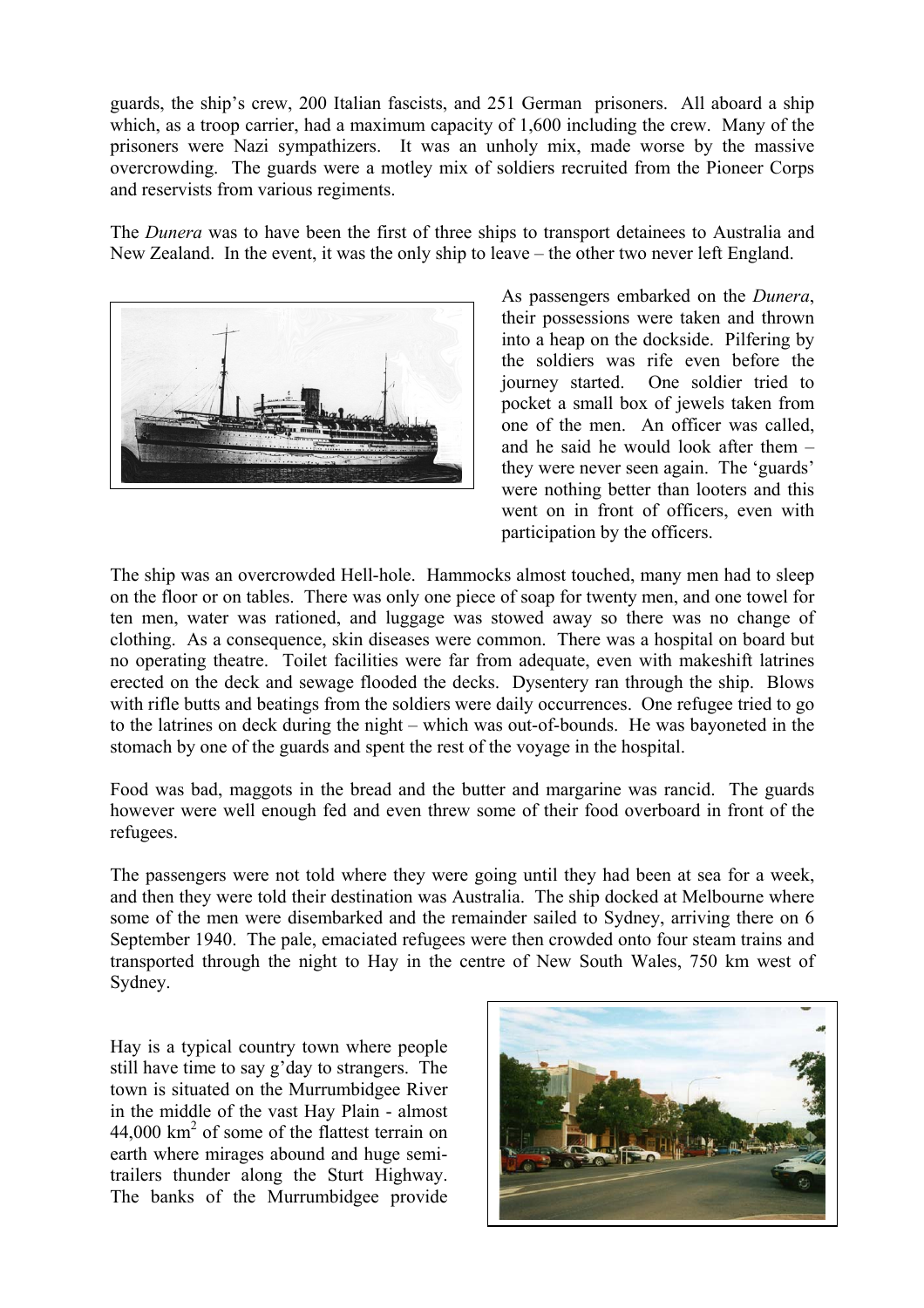beautiful picnic spots, but they could not be enjoyed by the internees. Today, Hay has a population of only 3,000. The influx of refugees and prisoners of war more than doubled that in 1940.





The railway station still exists, but there is now no train service. However it retains an outward appearance of its railway days while providing office accommodation and an interpretive centre for the internment camps.

Walter was one of those who disembarked at Sydney to be bundled onto the train for Hay. The treatment on the train was in stark contrast to the horrors of the *Dunera* – the men were given packages of food and fruit, and Australian soldiers offered them cigarettes. There was even one story of a soldier asking one of the internees to hold his rifle while he lit his cigarette.

The first train pulled into Hay at dawn the next day. What a shock it must have been to alight at Hay Railway Station to be greeted by the customary dust storm and then to be marched to the nearby camps. Camp 8, which is where Walter was to be housed. was not ready for occupation on their arrival – there was no kitchen.





There is now nothing left of the camps, but the road alongside is named *Dunera Way* and a memorial stone has been erected close to the site.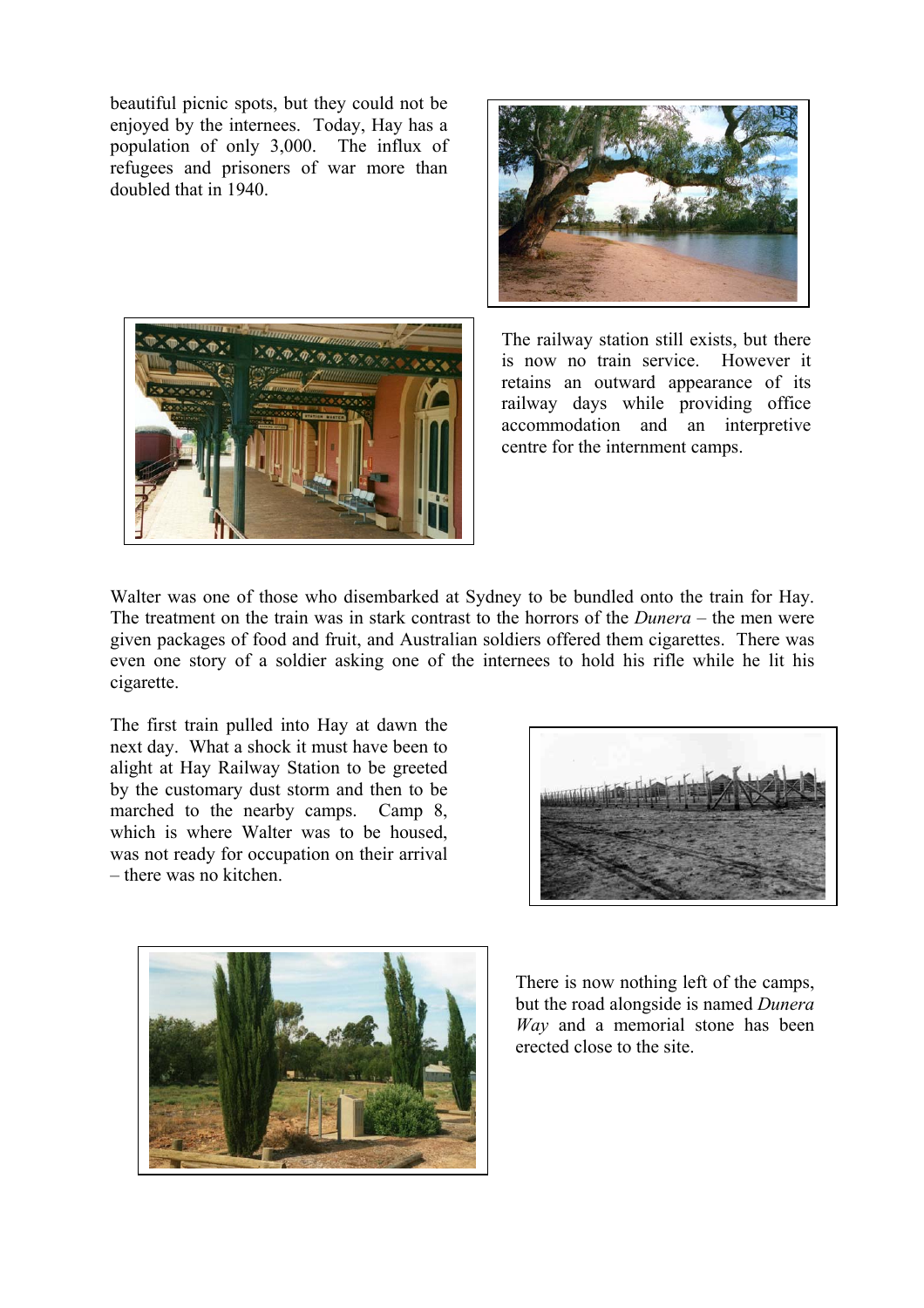

This plaque marks the  $50<sup>th</sup>$  anniversary of the arrival from England of 1,984 refugees from Nazi oppression, mistakenly shipped out on HMT "Dunera" and interned in Camps  $7 & 8$  8 on this site from  $7, 9, 1940$  to 20. 5. 1941.

Many joined the AMF on their release from internment and made Australia their homeland and greatly contributed to its development.

Donated by the Shire of Hay – September 1990

\*\*\*\*\*\*\*\*\*\*\*\*\*\*\*



Throughout his time in Australia, Walter sent us letters and cards – I remember a Christmas card which depicted hands shaking through barbed wire. Unfortunately, those letters and cards have been lost. The camps had their own 'banknotes' and coins. I have a vague recollection that Walter showed us some of the currency notes used in the camps, but I cannot be sure.

Many months later, Dad received a very pleasant surprise when he took a telephone call at his place of work. It was Walter. He told Dad that he was in Manchester and had gone to where my father's business used to be in Swan Street but had found only a pile of rubble – a casualty of German bombing. When Dad asked him where he was, he described the place and was told to step out of the telephone box and look up at the buildings behind him and there was Dad waving to him.

So the friendship was renewed. Walter worked in a munitions factory in Manchester for the duration of the war, but spent many week-ends at our home in Strines. He showed Dad his suitcase which had been cut open with a bayonet and that was typical of the lack of respect shown by those 'guards'.

Walter gave my dad a small cigarette case he had made while in the camp at Hay. It was beautifully carved from two different colours of eucalypt wood and had a lovely polish. I don't know what happened to the case. But one thing survived and that was a small blue knitted handbag that he gave to my sister. She obviously treasured the gift so I was able to photograph it when I visited her in 2003.

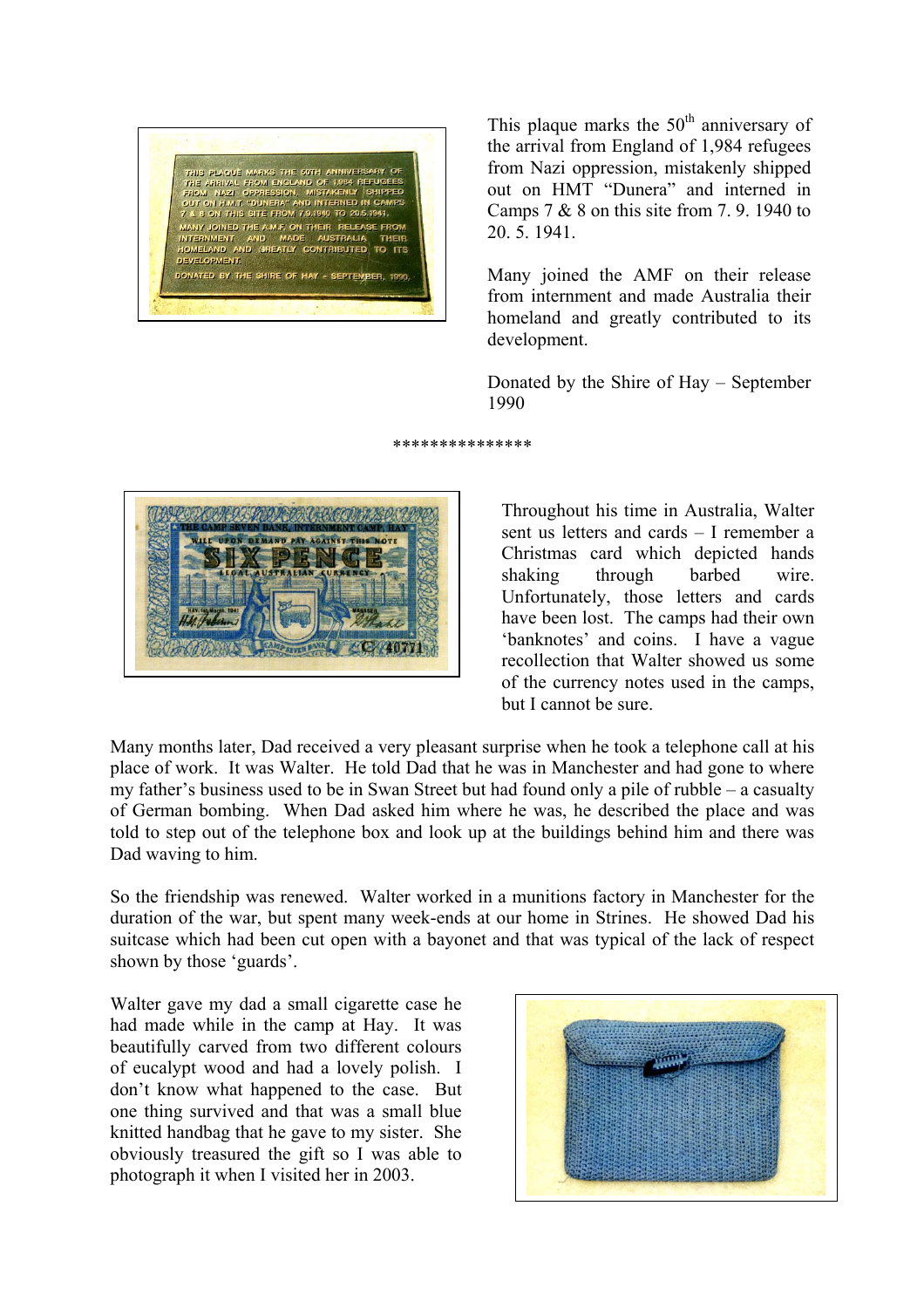I wish your Happinson such a lot of<br>lub for your future life,<br>cand never forgett uncle for - the Christmas day

Another thing that my sister treasured was an entry in her autograph book, a present to her from our parents for Christmas 1942. The inscription reads "I wish you Happiness and a lot of luck for your future life, and never forget Uncle Joe when he is far away. Written the first Christmas Day 1942." To which my sister added "Back from Australia."

I wish I had more of these mementoes. For instance, Walter made a small cannon for me which could fire small soft pellets. He also showed us how to make whistles from Ash twigs.

I remember Walter accompanying us on our Sunday walks across the face of Cobden Edge, calling in at the Fox Inn at Brookbottom. I also remember one occasion when we went into Barlow Wood on the road to Marple to seek a particular kind of mushroom. Walter was to give a talk about edible fungi, and we found several specimens, one of which was a large red headed mushroom which Walter kept to show at his talk. The others were sautéed and eaten.

#### \*\*\*\*\*\*\*\*\*\*\*\*\*\*\*

It was many years later when I read an article in a Sydney newspaper about the *Dunera* and I decided to find out a bit more about the episode. An obvious starting point was the library at Hay, but it was when I contacted the National Archives of Australia that I received the biggest surprise - copies of some forms which bore my father's name.

Those forms told me that Walter had only a watch and a suitcase, that he had a wife called Hertha and two daughters, and that he had been born in Lügde – which is about 60 km southwest of Hanover. He was transported on the *Dunera* arriving in Australia on 6 September 1940 and was interned at Hay. He was transferred to Tatura, a country town in Victoria, in May 1941, and was released to return to England on 22 July 1942.

So I drove to Tatura to find the same story as at Hay. There is nothing left of the camps as the sites have reverted to prime agricultural land. There is however a small but superb museum with many relics of the war days.



Walter's journey back to England was very different from life on the *Dunera*. I remember how he told us of being on submarine watch and the only time there was an alert, the 'submarine' turned out to be a whale.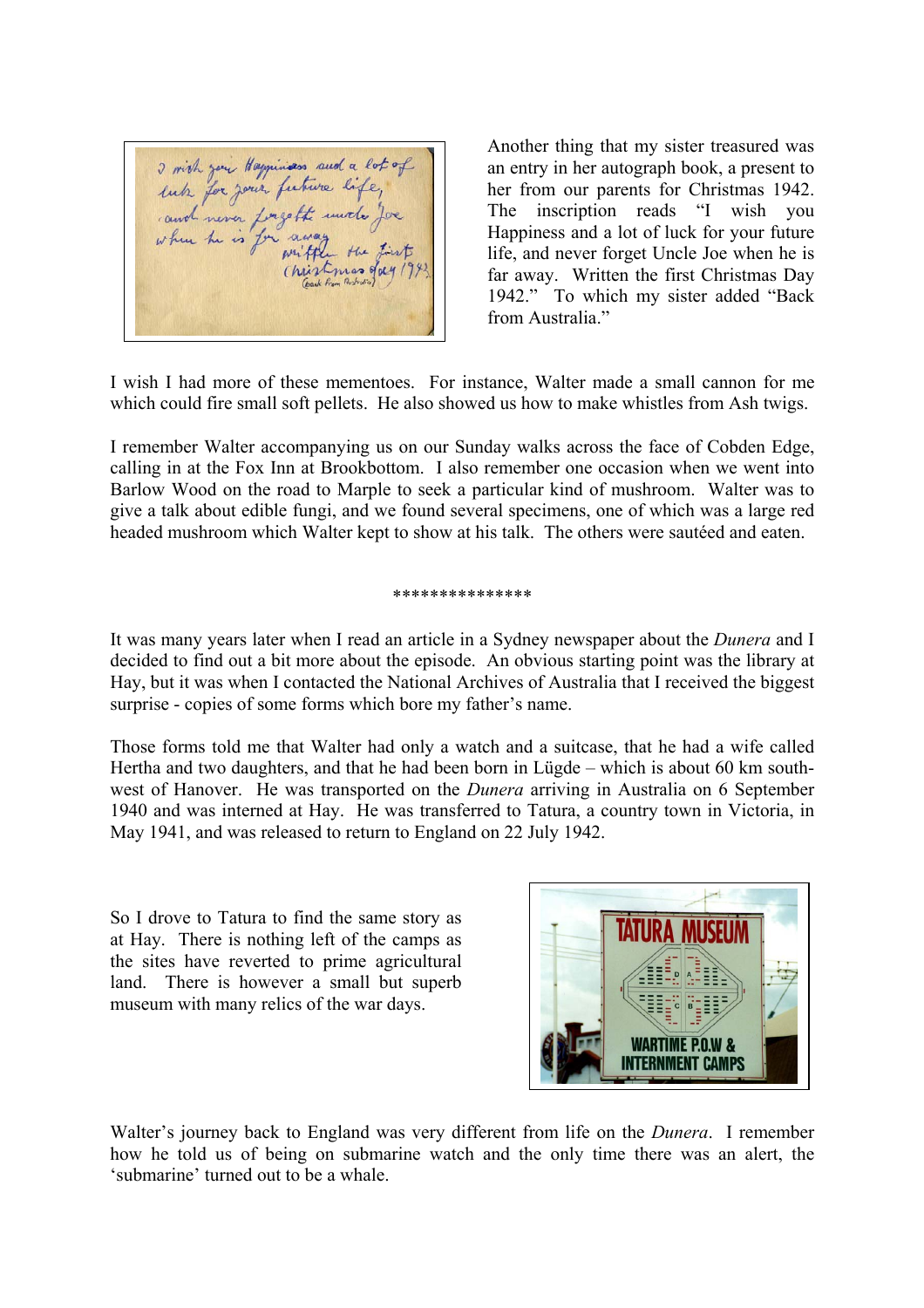After the war, Walter returned to Germany to contact his wife, whom he had not seen since well before the war started. I don't know the details, but my dad told me that Walter, who was a Catholic, had been held in a concentration camp by the Nazis and had been beaten. Dad said he had seen Walter's back and it was 'like a ploughed field'. His wife thought Walter had perished at the hands of the Nazis and had remarried. One of his daughters was at university studying medicine. Walter had no option but to have his marriage annulled and he returned to England.

He then married an English woman called Jose and they went to Rhodesia as it was then known, and took up farming. He died in Rhodesia.

### \*\*\*\*\*\*\*\*\*\*\*\*\*\*\*

My research also threw up another surprise. I was reading Cyril Pearl's book *The Dunera Scandal* and came across the name Hans Kronberger. I read how Hans had fled from the Nazis and was a student at Newcastle University when he too was rounded up and transported to Australia. I read that Hans was also allowed to return to England in 1942 on an ammunition ship – I wonder if he was on the same ship as Walter.

I also read in *The Dunera Affair* by Paul Bartrop about how Hans, who was then nineteen, had his hands tied behind his back and was thrown into the ship's bunker, which contained three cells, for several hours. On being allowed out of the bunker he was punched in the face by the hated Lt O'Neil VC of the British Army.

On his return to England, Hans went back to his studies but switched from his engineering course to physics, a subject he had been studying in the camps. After graduation, he was recruited by a company called *Tube Alloys* which was the code name for Britain's wartime atomic bomb project. He later became chief physicist at the UK Atomic Energy Authority Industrial Group at Risley near Warrington. And that is where I met him without knowing he was a *Dunera* Boy.

I was employed at the UKAEA Risley from 1957 until 1964. I emigrated to Australia in December 1965 having been recruited by the Australian Atomic Energy Commission.



In April 1967, I was one of a party of about twenty-five engineers and scientists seconded to the UK Atomic Energy Authority. Most of us were stationed at Risley and some of our team worked alongside Hans. (See photograph - I am the second from the right on the front row.)

Hans received many honours in England, including an OBE, CBE and Fellowship of the Royal Society. In spite of such accolades, he had a sad life. Apart from the trauma of the *Dunera*, he experienced other tragedies. At the end of the war, he learned that his mother and sister had perished in the Auschwitz gas ovens. Then, within a year of his marriage in 1951